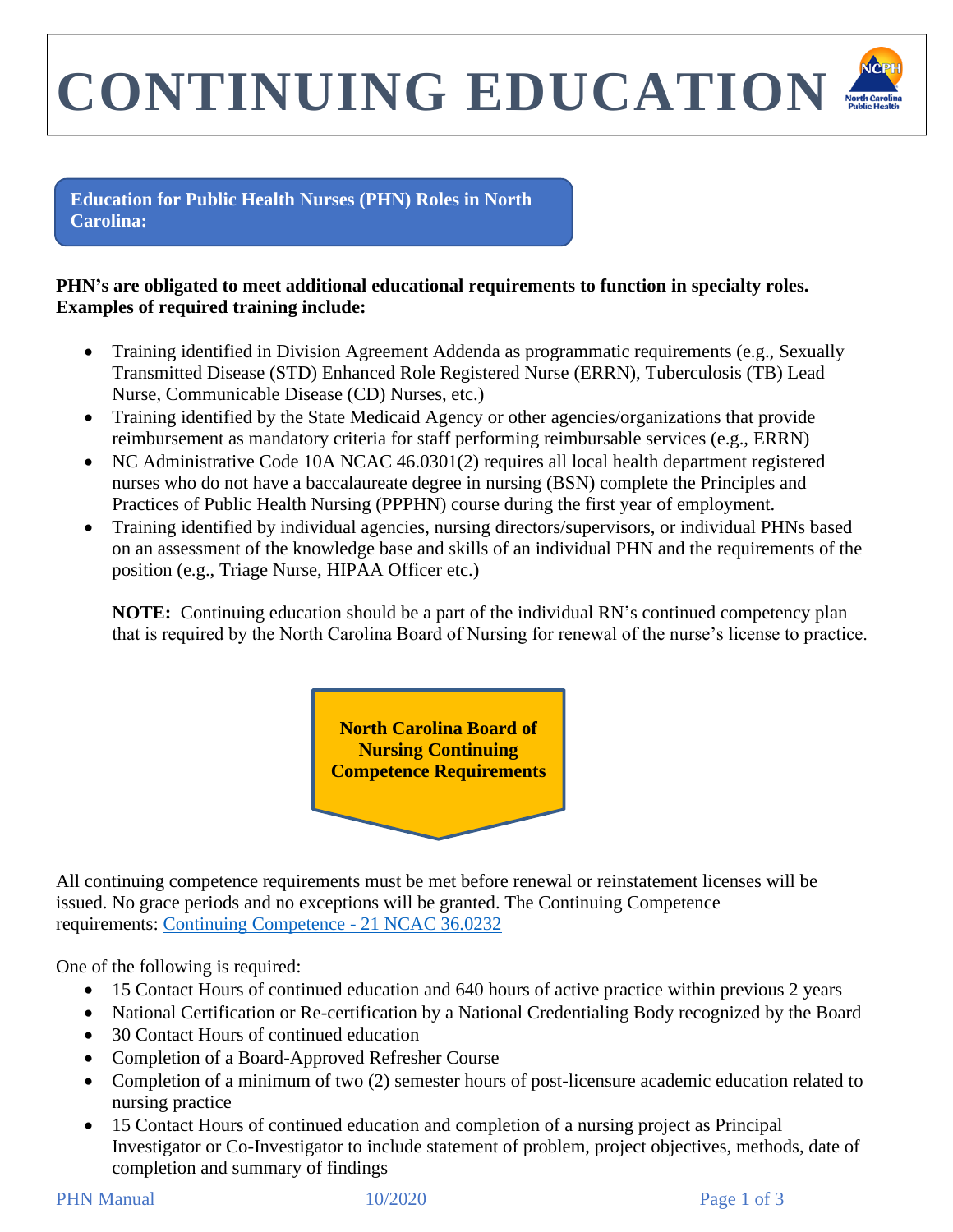## **CONTINUING EDUCATION**

- 15 Contact Hours of continued education and Authoring or Co-Authoring a nursing-related article, paper, book or book chapter
- 15 Contact Hours of continued education and developing and conducting a nursing continuing education presentation or presentations totaling a minimum of five contact hours, including program brochure or course syllabi, objectives, date and location of presentation, and approximate number of attendees

**Continuing Education/Inservice available through Local Technical Assistance & Training Branch (LTATB):**

The **Public Health Nursing and Professional Development Unit** (PHNPDU) nurse consultants provide ongoing training for local health department PHNs. These include: ten<br>tenta

- Documentation for Coding Evaluating and Management Visits 2.0 NCPD Contact Hours and CPH Recertification Credits may be earned upon successful completion
- Orientation for Directors of Nursing/Nursing Supervisors 2.0 NCPD Contact Hours and CPH Recertification Credits may be earned upon successful completion
- Public Health Nursing Lunch & Learn Webinars
- Quality Assurance/Quality Improvement
- Individualized Training Upon Request (examples include policies and procedures training, quality assurance and quality improvement training).

The **Administrative & Financial Support Unit** (AFSU) administrative consultants training **may** consist of the following:

- Finance & Billing Principles for Local Health Departments
- Billing Efficiencies
- One on One Orientation and Training for new finance officer, billing supervisor, health director, or any staff as requested by local agency
- Individualized Training Upon Request (example: Customer Service)

The **Public Health Nursing Institute for Nursing Excellence** (PHNICE) has been approved as a Provider of Nursing Continuing Professional Development (NCPD) by the North Carolina Nurses Association, which is accredited by the American Nurses Credentialing Center's (ANCC) Commission on Accreditation. PHNICE can provide or co-provide continuing educational activities that award contact hours.

A local health department wishing to co-provide an educational activity with PHNICE *must* contact the PHNICE Director (below) prior to beginning to plan the educational activity. If a PHNICE rostered nurse planner is available to help plan the activity, NCPD contact hours will be provided for the activity. Engaging a PHNICE rostered nurse planner at the beginning of educational activity planning is a requirement of ANCC, the national credentialing entity.

The rostered nurse planner will:

- assure that the appropriate forms are completed and sent to the PHNPD Unit; and
- assure that ANCC criteria are utilized in planning the activity.